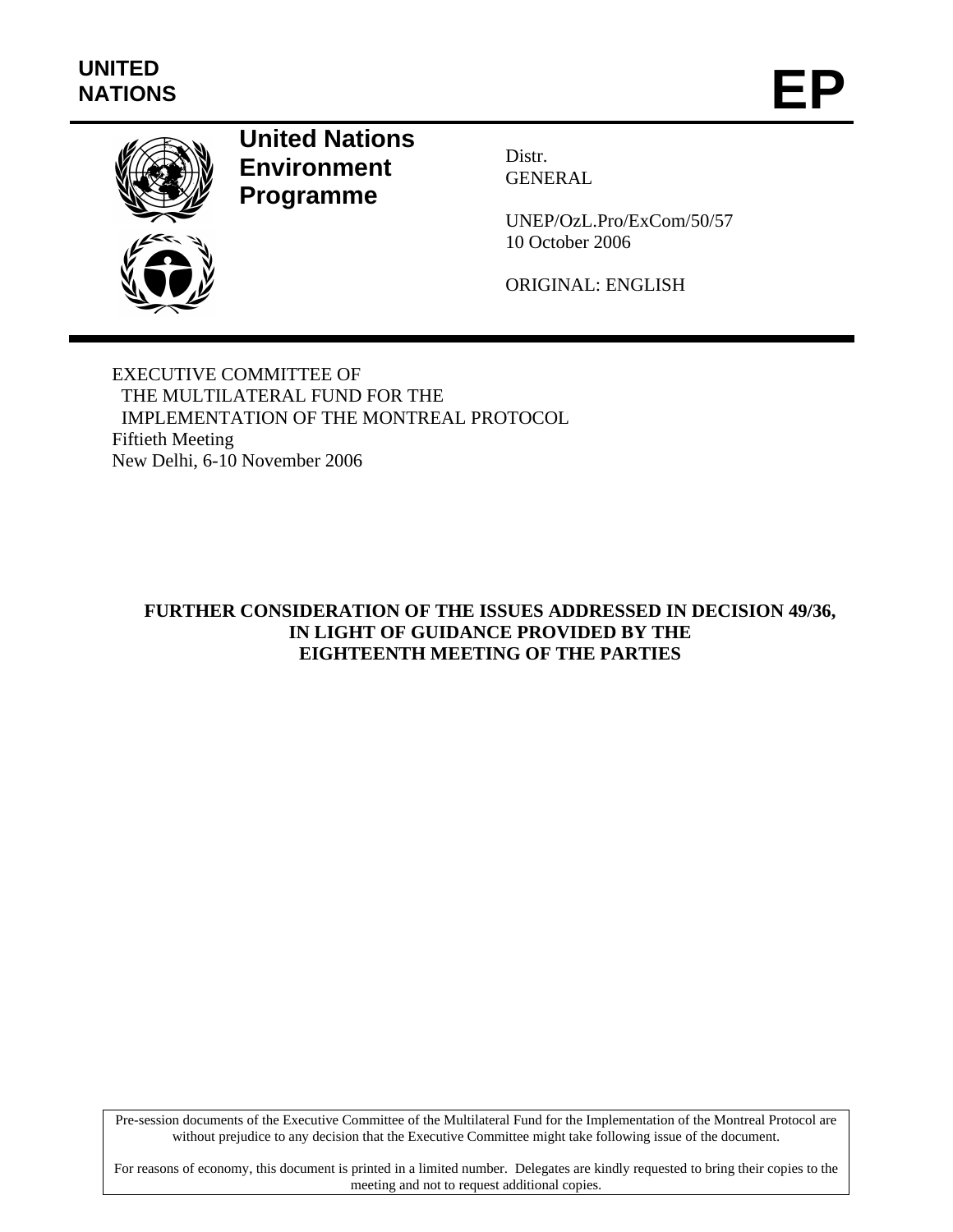1. During the 46th, the 47th and the 48th Meeting of the Executive Committee, discussions concerning a study regarding collection, recovery, recycling, reclamation, transportation and destruction of unwanted ODS were being held. As per decision 47/52 on that matter, the Secretariat organized an expert meeting to assess the extent of current and future requirements for the collection and disposition of non-reusable and unwanted ODS in Article 5 countries.

2. In decision 48/37, the Executive Committee requested the Secretariat to forward the report of this meeting to the Technology and Economic Assessment Panel (TEAP), as an input for consideration by TEAP when complying with decision XVII/17 of the Seventeenth Meeting of the Parties, which requested TEAP to prepare terms of reference for the conduct of case studies in Article 5 countries on the technology and costs associated with a process for the replacement of CFC-containing refrigeration and air-conditioning equipment.

3. The 26<sup>th</sup> Open Ended Working Group in July 2006 in Montreal discussed a draft, prepared by TEAP, of terms of reference for the conduct of case-studies in Parties operating under paragraph 1 of Article 5 of the Protocol, with regional representation, on the technology and costs associated with a process for the replacement of chlorofluorocarbon-containing refrigeration and air-conditioning equipment, including the environmentally sound recovery, transport and final disposal of such equipment and of the associated chlorofluorocarbons.

4. Following the deliberations of a contact group on the topic, one representative, speaking on behalf of the chair of the group, expressed the chair's view that, given that the Executive Committee of the Multilateral Fund was considering terms of reference for a study on destruction, members of the Open-ended Working Group who were also members of the Executive Committee should make the Executive Committee aware of the work that had been done in the Working Group on the issue.

5. At its  $49<sup>th</sup>$  Meeting, subsequent to the  $26<sup>th</sup>$  Open Ended Working Group, the Executive Committee noted document UNEP/OzL.Pro/ExCom/49/42, which included the proposed terms of reference for a study regarding collection, recovery, recycling, reclamation, transportation and destruction of unwanted ozone-depleting substances. The Executive Committee decided in Decision 49/36 to inform the Parties, through a letter from its Chair to the Ozone Secretariat, that:

- (a) The Executive Committee was discussing the above-mentioned terms of reference and was of the view that there were substantial commonalities between those terms of reference and those being considered by the Parties in relation to decision XVII/17 of the Seventeenth Meeting of the Parties;
- (b) The issues raised by both sets of the above-mentioned terms of reference could be considered by the Executive Committee of the Multilateral Fund, given that it had already held substantial discussions and initiated some work with respect to studying the issue of collection, recovery, recycling, reclamation, transportation and destruction of unwanted ozone-depleting substances;
- (c) A request could be addressed to the Executive Committee to develop consolidated terms of reference and if agreed by the Executive Committee to initiate a study based on the consolidated terms of reference, and to report to the Nineteenth